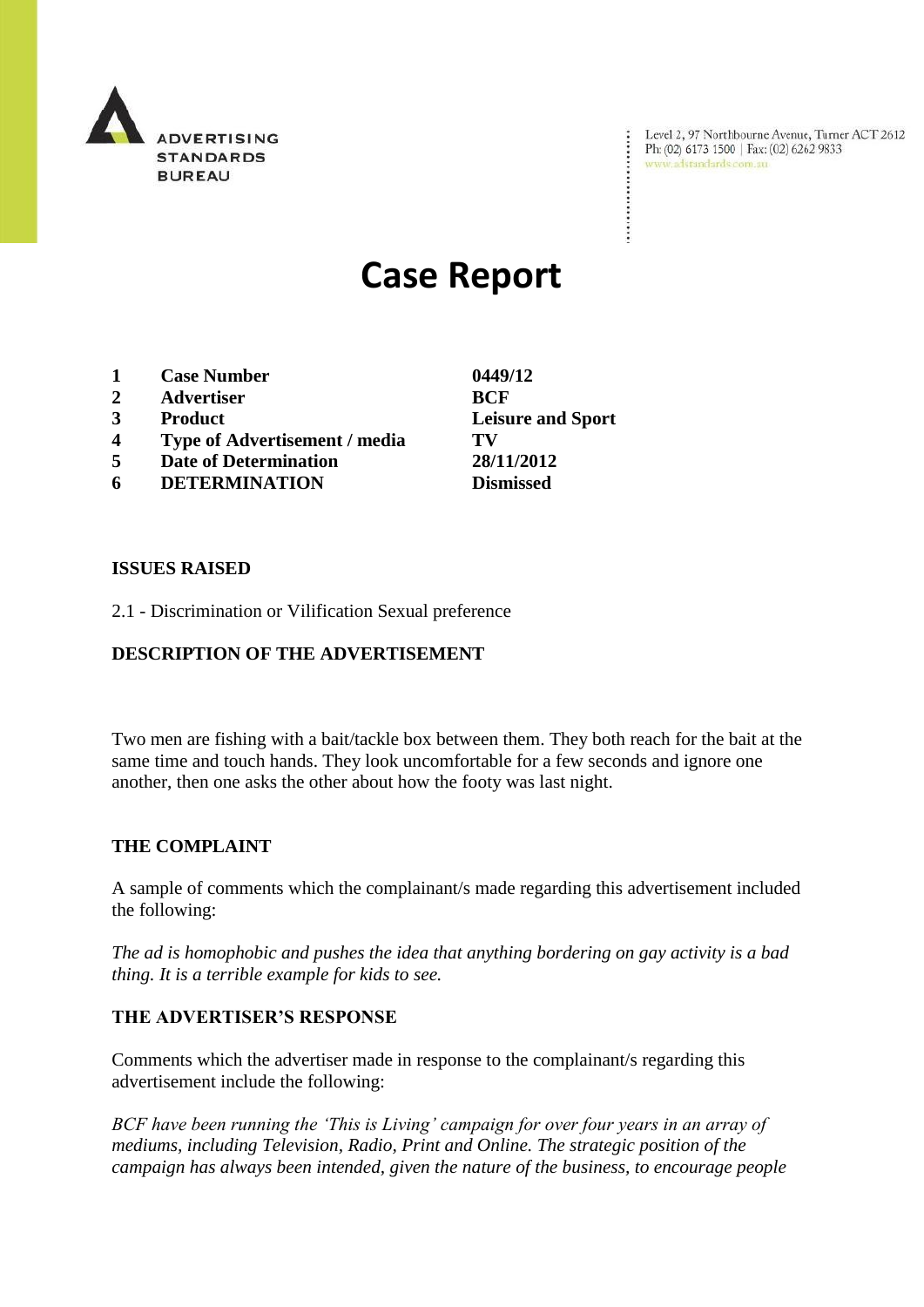*from all walks of life that 'life is better in the outdoors'. Past times such as boating, camping and fishing, as depicted by the campaign as a whole, are suggested to be healthy outdoor pursuits that promote healthy work life balance. Such pursuits are constructive, wholesome activities that are available to all members of the community and are believed to genuinely have a positive lifestyle influence.*

*The intention of the advertisement is merely to portray a lifestyle and in no way is there any reference to a distinct or specific portion of the community that discriminates on the basis of sexual preference, as suggested by the complainant. (Refer section 2.1 of the AANA code of Ethics).*

*The campaign utilises humor to create the theatre of the advertisement depicted in both scripting and creative execution. This element of humor is not suggested to immunise an advertisement from standards however is suggested to impact the overall impression that an advertisement would have upon a viewer.*

*In regard to the specific moment whereby the two men touch hands is suggested to be typical of a situation that could create an awkward moment between any two individuals regardless of sexual orientation and whether the interaction was between a male and female, or male and male. It is suggested that the touching of hands is typically an awkward moment in life for any two people outside of an intimate relationship and the humor attempts to create a resolution from the prior awkwardness by stating 'how good was the footy last night'.*

*The complainant refers to 'gay activity and homophobia is a bad thing' but at no stage was this directly or indirectly communicated as the humour relates to the touching of hands when they thought they were touching a Pilchard bait which has some resemblance to the texture of a human finger.*

*BCF Australia regrets any offence taken by the complainant pertaining to this advertisement however suggests that the advertisement is inline within the AANA code of ethics as it is expected that the campaign is in line with community standards that a reasonable person would not infer any reference to discriminate on the basis of sexual orientations.*

## **THE DETERMINATION**

The Advertising Standards Board ("Board") considered whether this advertisement breaches Section 2 of the Advertiser Code of Ethics (the "Code").

The Board noted the complainant's concerns that the advertisement is homophobic in its suggestion that two men touching hands is something shameful.

The Board viewed the advertisement and noted the advertiser's response.

The Board considered whether the advertisement complied with Section 2.1 of the Code which requires that 'advertisements shall not portray or depict material in a way which discriminates against or vilifies a person or section of the community on account of race, ethnicity, nationality, gender, age, sexual preference, religion, disability, mental illness or